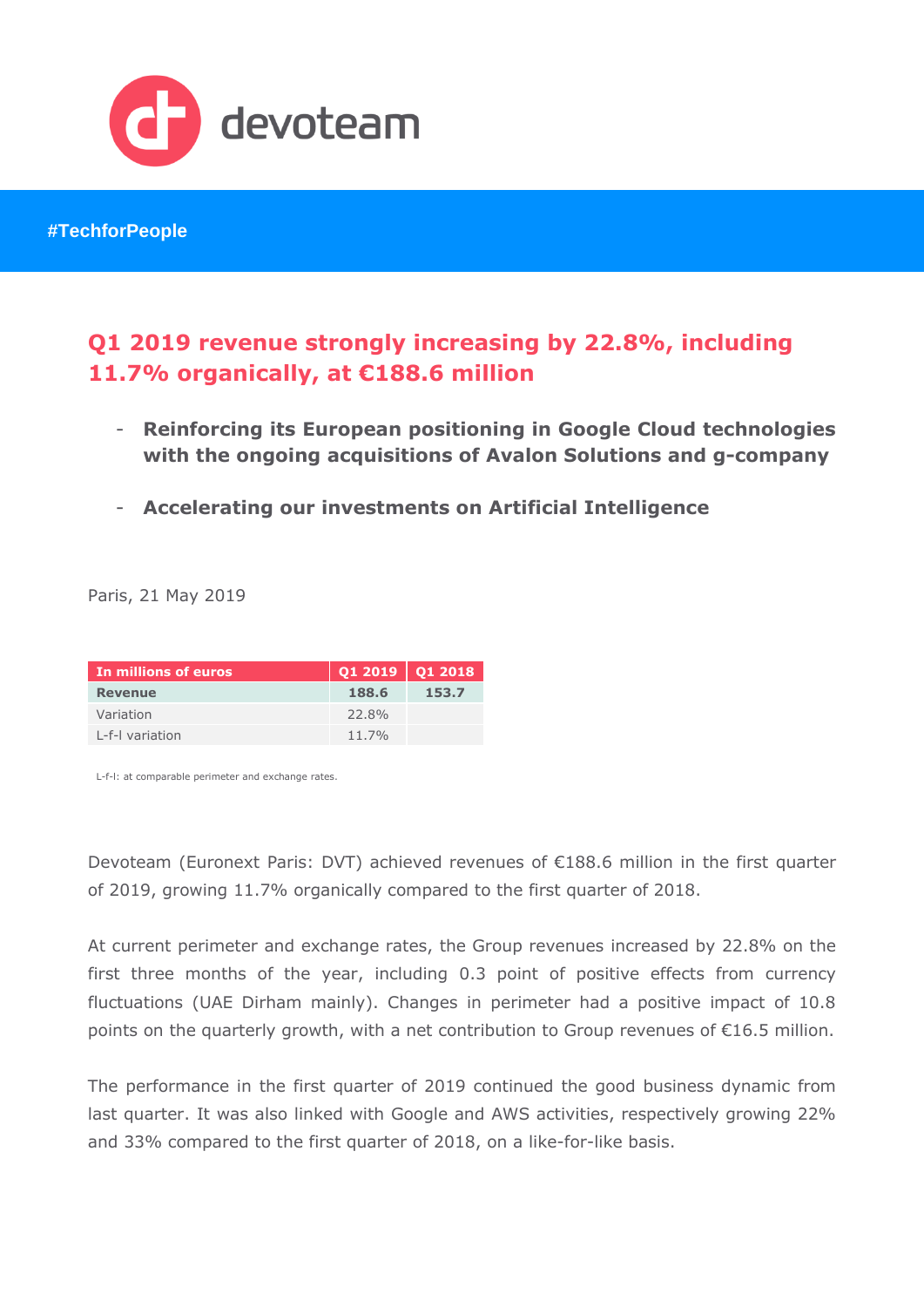The Group also reinforced its positioning as Google Cloud leader on the European market by acquiring Avalon Solutions in the Nordics and finalizing the acquisition of g-company in Benelux.

Speedboats<sup>1</sup> also grew rapidly and contributed to the Group growth, up to 2.3 points.

**Devoteam accelerates its capabilities in Artificial Intelligence (AI)** strengthening its capacity to support clients:

- Appointment of Aymen Chakhari (MIT AI PhD) as Group AI Director. Building on his experience at Paypal and Intel, he will be responsible for developing the "AI Project Industrialization" offer which will seek to deploy at scale and continuously improve algorithms at customers. AI becomes a key element for the Group strategy, whether to supervise IT, optimize cybersecurity or improve the collective intelligence of organizations.
- Launch of "Catalix by Devoteam", the AI school for business, led by Thomas Houdaille. Relying on a unique learning ecosystem (experts, practitioners, startups…), Catalix by Devoteam will develop a set of offers which will benefit decision makers, managers and business project managers, and look to make AI a genuine lever for creating business value within organizations.

**With this acceleration on AI, Devoteam insists on the importance of its "Tech for People" vision:** the responsibility to shape technology for people.

In this perspective, Devoteam enriches its Foundation "Tech for People" program. This initiative aims to support associations and social entrepreneurs in their digital strategy. It is a strong highlight on the Group's commitment to promote responsible and positive technology.

## **Analysis of Q1 2019 revenue by segment**

The Group's revenue growth is supported by **France** and **Northern Europe & Benelux**<sup>2</sup> segments, respectively achieving 13.9% and 10.4% organic growth.

<sup>&</sup>lt;sup>2</sup> In the 2019 organization, TMNS Switzerland is reclassified from Northern Europe & Benelux segment to Central Europe segment.



<sup>-</sup><sup>1</sup> Cf. Glossary.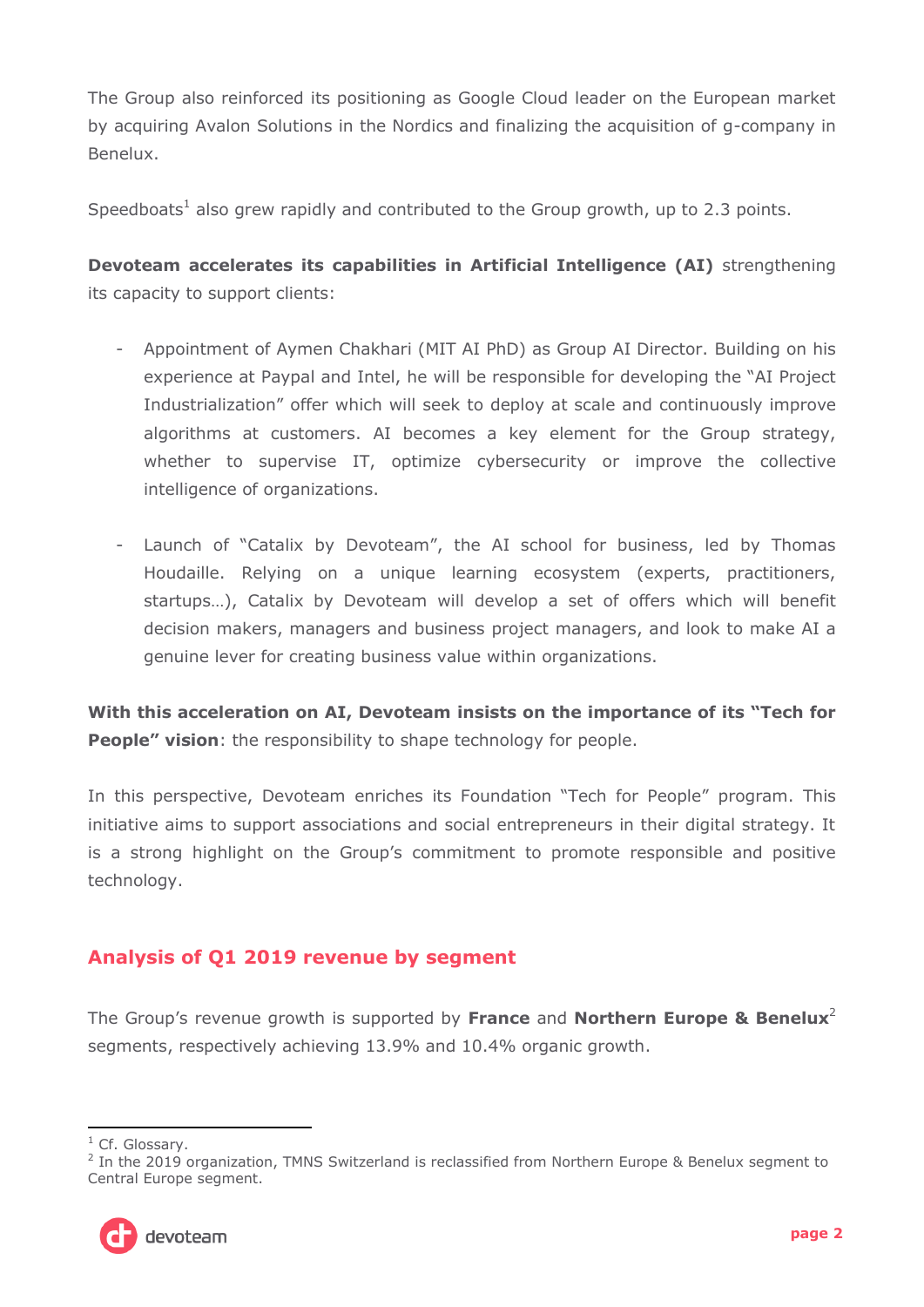The **Rest of the world** segment reported organic revenue growth of 30.8%, at  $\epsilon$ 13.3 million in the first quarter of 2019.

The **Central Europe**<sup>3</sup> segment remained stable compared to the first quarter of 2018 with revenues of  $\epsilon$ 20.7 million. The Group has started to combine the operations of its three German entities and to transform Alegri from a "horizontal offer based" to a "vertical regional P&L driven" organization, which weighed on the performance of the segment.

**Iberia & Latam** segment generated €16.5 million revenues, with an organic growth of 2% compared to the first quarter of 2018. It was impacted by the transfer of around twenty people to Bold, the subsidiary consolidated as of 1 July 2018, and consequently decreasing the organic growth.

### **Headcount and utilization rate**

As of 31 March 2019, the Group employs 7 206 people. The headcount increased by 231 people over the first quarter of 2019, supported by France and Iberia & Latam segments.

The ratio of billable headcount to total headcount was 85.2% as of 31 March 2019, almost stable compared to 31 December 2018.

The utilization rate of internal resources stood at 82.4%, in the same range than the fourth quarter of 2018 at 82.7%.

### **2019 outlook**

Considering the performance over the first quarter of 2019 in the continuity of the previous quarter, the Group revises upwards its annual revenue objective of €774 million following the acquisition of Avalon Solutions and maintains its operating margin objective at 11.3%.

The application of IFRS 16 standard starting 1 January 2019, has no significant impact on the Group performance monitoring, with an accretive effect less than 10 basis points on operating margin.

<sup>-</sup><sup>3</sup> In the 2019 organization, TMNS Switzerland is reclassified from Northern Europe & Benelux segment to Central Europe segment.

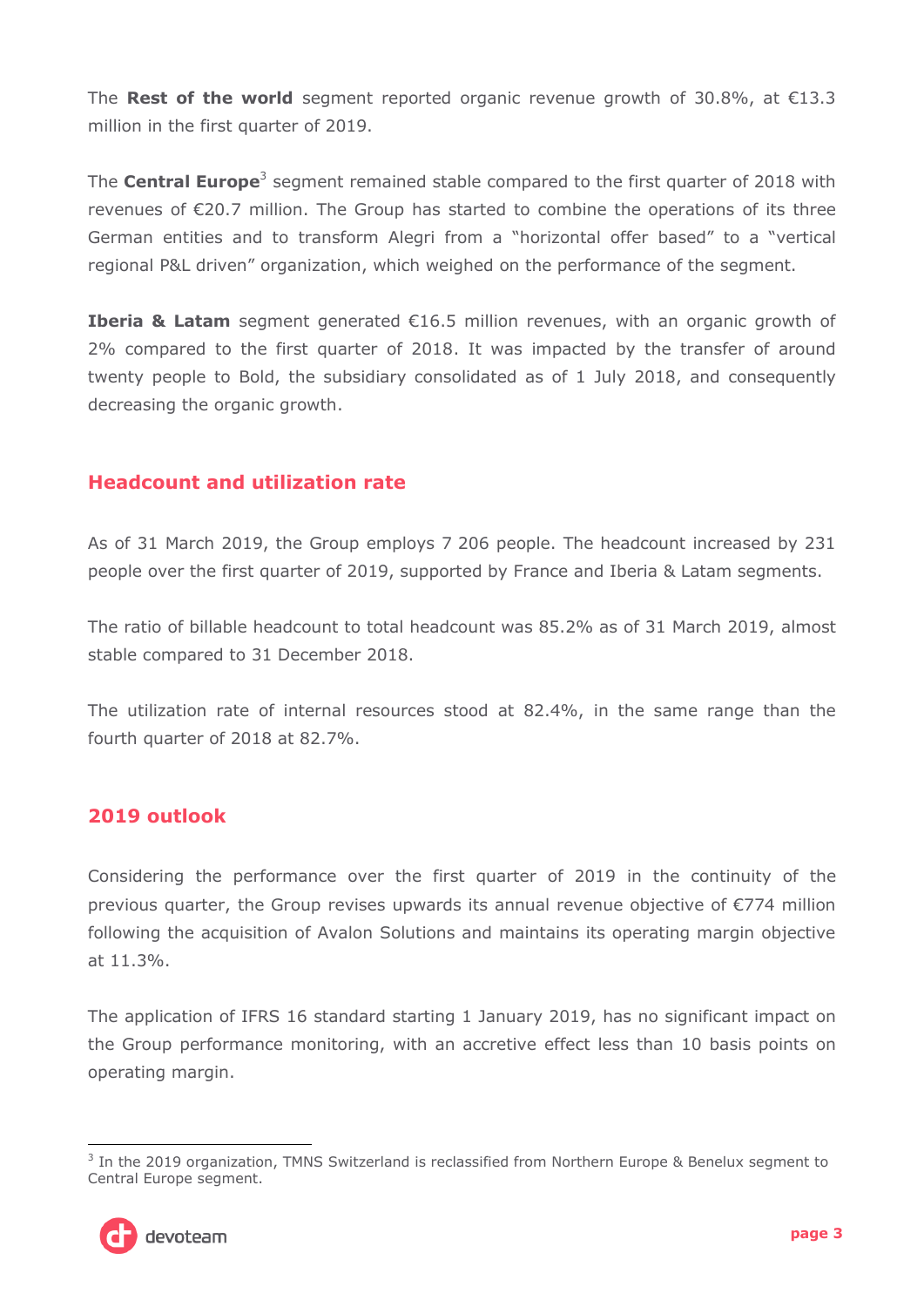## **Financial Calendar**

| <b>Press release after market closed</b> |                 | <b>Shareholders'</b> | Dividend payment |  |
|------------------------------------------|-----------------|----------------------|------------------|--|
| 02 2019                                  | 03 2019         | meeting              |                  |  |
| 3 September 2019                         | 5 November 2019 | 14 June 2019         | 5 July 2019      |  |

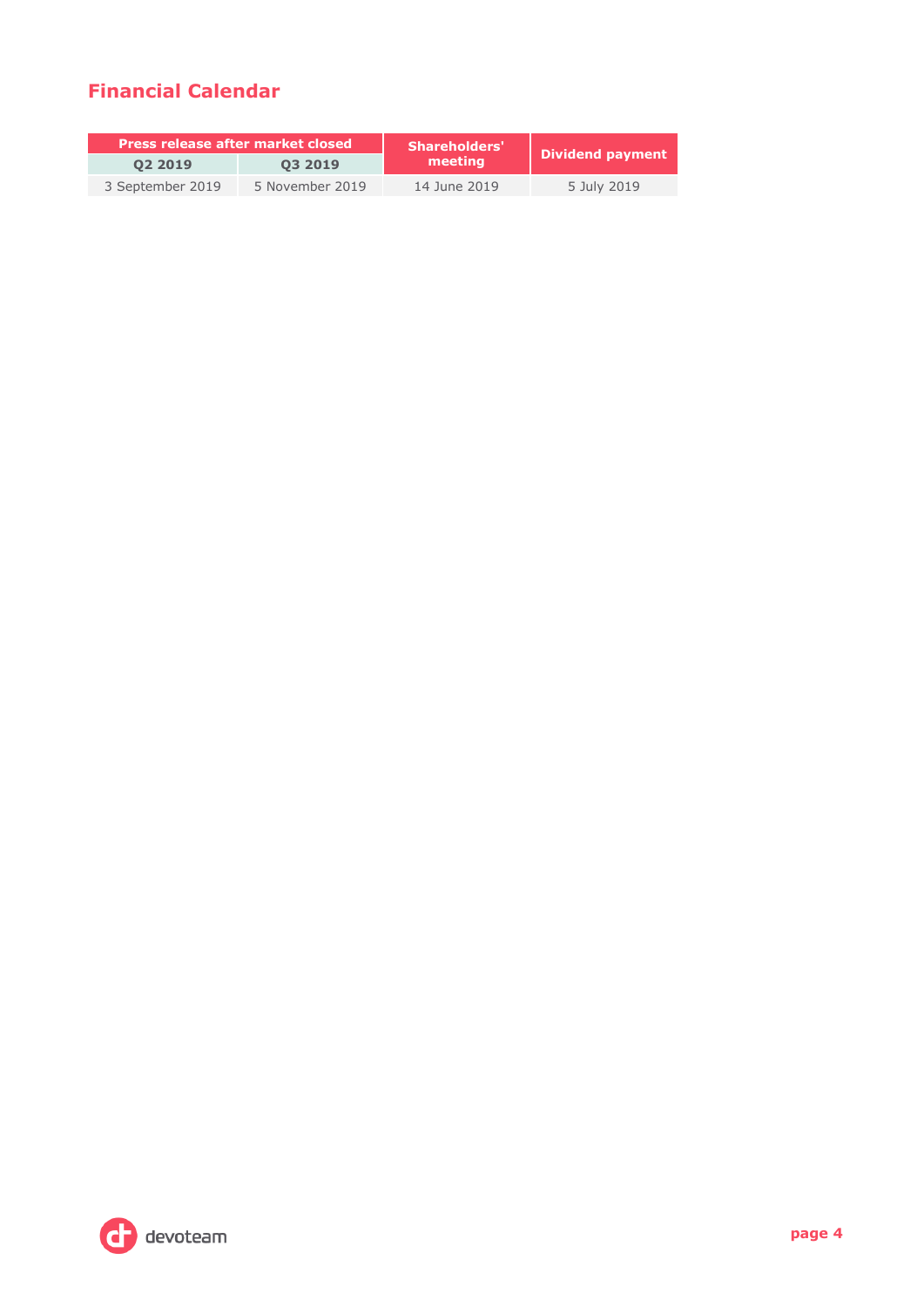### **Appendix**

## **Pro forma information for 2018 revenue and operating margin, following reclassification of TMNS Switzerland from Northern Europe & Benelux segment to Central Europe segment**

| In millions of euros                           | Q <sub>1</sub><br>2018<br>restated | 01 2018<br>presented* | Q <sub>2</sub><br>2018<br>restated | Q2 2018<br>presented* | Q3<br>2018<br>restated | Q3 2018<br>presented* | Q <sub>4</sub><br>2018<br>restated | 04 2018<br>presented* |
|------------------------------------------------|------------------------------------|-----------------------|------------------------------------|-----------------------|------------------------|-----------------------|------------------------------------|-----------------------|
| <b>Northern Europe &amp;</b><br><b>Benelux</b> |                                    |                       |                                    |                       |                        |                       |                                    |                       |
| Group contribution                             | 39.3                               | 39.8                  | 38.7                               | 39.3                  | 35.7                   | 36.3                  | 49.5                               | 50.1                  |
| <b>Central Europe</b>                          |                                    |                       |                                    |                       |                        |                       |                                    |                       |
| Group contribution                             | 13.2                               | 12.7                  | 12.4                               | 11.8                  | 15.2                   | 14.6                  | 22.3                               | 21.7                  |

| In millions of euros                           | H1<br>2018<br>restated | H1 2018<br>presented* | 9m<br>2018<br>restated | 9m 2018<br>presented* | 2018<br>restated | 2018<br>presented* |
|------------------------------------------------|------------------------|-----------------------|------------------------|-----------------------|------------------|--------------------|
| <b>Northern Europe &amp;</b><br><b>Benelux</b> |                        |                       |                        |                       |                  |                    |
| Group contribution                             | 78.0                   | 79.0                  | 113.7                  | 115.3                 | 163.2            | 165.4              |
| Operating margin                               | 6.7                    | 6.7                   |                        |                       | 13.9             | 13.8               |
| In % of Group<br>contribution                  | 8.6%                   | 8.5%                  |                        |                       | 8.5%             | 8.4%               |
| <b>Central Europe</b>                          |                        |                       |                        |                       |                  |                    |
| Group contribution                             | 25.6                   | 24.6                  | 40.8                   | 39.1                  | 63.1             | 60.8               |
| Operating margin                               | 2.8                    | 2.7                   |                        |                       | 6.8              | 6.8                |
| In % of Group<br>contribution                  | 10.8%                  | 11.1%                 |                        |                       | 10.7%            | 11.2%              |

\*Segment Northern Europe & Benelux presented in September 2018 for Q1, Q2 and H1 2018, presented in November 2018 for Q3 and 9m 2018, and presented in March 2019 for Q4 and full year 2018. Segment Central Europe presented in March 2019.

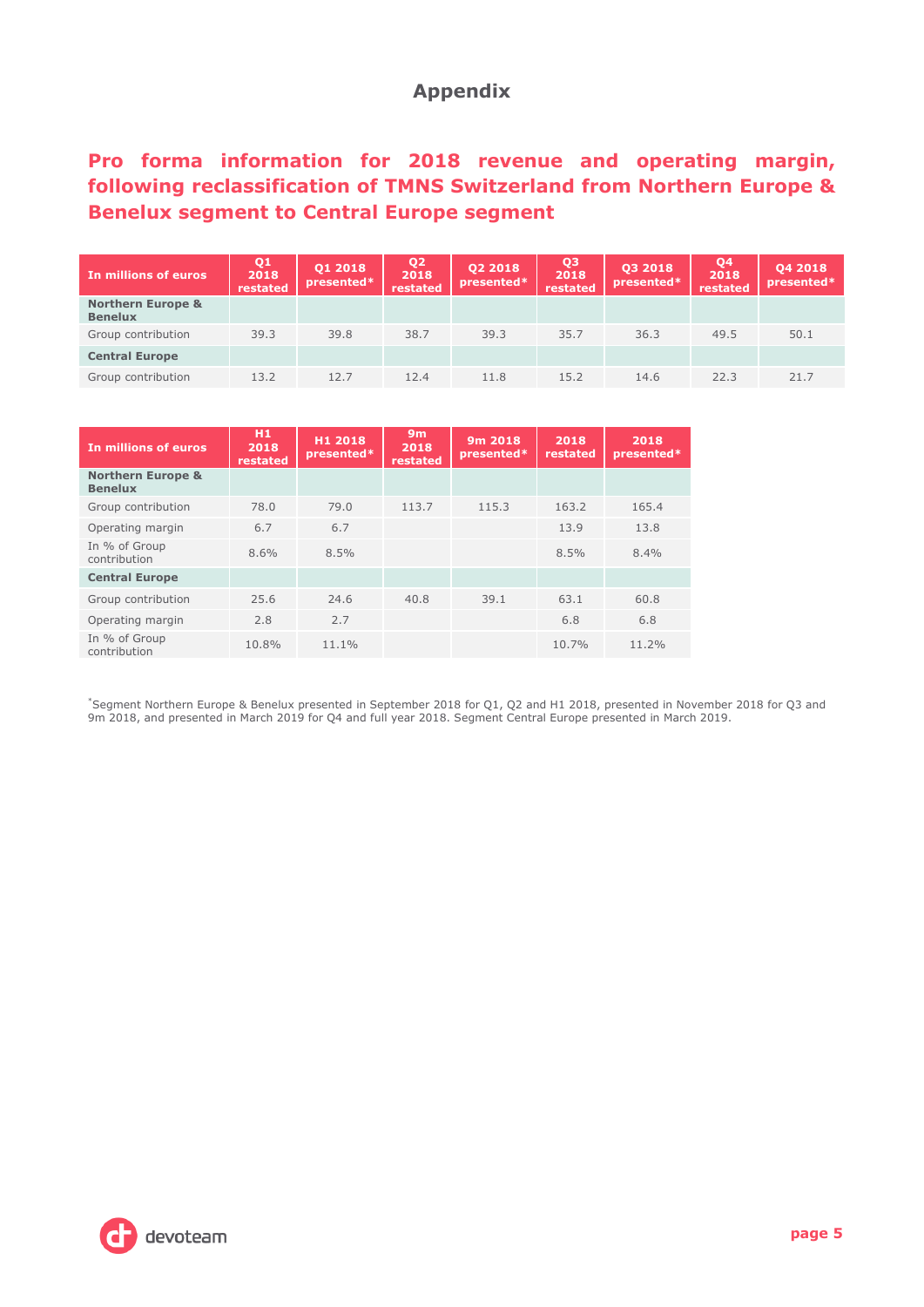# **Revenue and operating margin by segment**

| <b>In millions of euros</b>          | Q1 2019        | Q1 2018 |
|--------------------------------------|----------------|---------|
| <b>France</b>                        | 89.0           | 78.2    |
| Variation                            | 13.9%          |         |
| I-f-I variation                      | 13.9%          |         |
| <b>Northern Europe &amp; Benelux</b> | 49.8           | 39.3    |
| Variation                            | 26.7%          |         |
| I-f-I variation                      | 10.4%          |         |
| <b>Central Europe</b>                | 20.7           | 13.2    |
| Variation                            | 56.7%          |         |
| I-f-I variation                      | $-0.8%$        |         |
| <b>Iberia &amp; Latam</b>            | 16.5           | 7.8     |
| Variation                            | 113.1%         |         |
| I-f-I variation                      | 2.0%           |         |
| <b>Rest of the world</b>             | 13.3           | 9.8     |
| Variation                            | 35.7%          |         |
| I-f-I variation                      | 30.8%          |         |
| <b>Corporate &amp; other</b>         | (0.7)          | (0.7)   |
| <b>Divestments</b>                   | $\overline{a}$ | 6.1     |
| <b>Total</b>                         | 188.6          | 153.7   |
| Variation                            | 22.8%          |         |
| L-f-I variation                      | 11.7%          |         |
| Currency impact                      | 0.3%           |         |
| Perimeter impact                     | 10.8%          |         |

Of which impact of significant acquisitions:

| In millions of euros                        | 01 2019 | 01 2018 |
|---------------------------------------------|---------|---------|
| <b>Northern Europe &amp; Benelux</b>        | 6.5     |         |
| Paradigmo, consolidated as of 1 July 2018   | 0.3     |         |
| Jayway, consolidated as of 1 October 2018   | 6.1     |         |
| <b>Central Europe</b>                       | 7.6     |         |
| Alegri, consolidated as of 1 September 2018 | 7.6     |         |
| <b>Iberia &amp; Latam</b>                   | 8.6     |         |
| New BIC, consolidated as of 1 July 2018     | 1.0     |         |
| Bold, consolidated as of 1 September 2018   | 7.6     |         |

## **Utilization rate of internal resources**

|       |       |       | 01 2018 02 2018 03 2018 04 2018 2018 01 2019 |       |          |
|-------|-------|-------|----------------------------------------------|-------|----------|
| 85.6% | 84.4% | 84.2% | 82.7%                                        | 84.2% | $82.4\%$ |

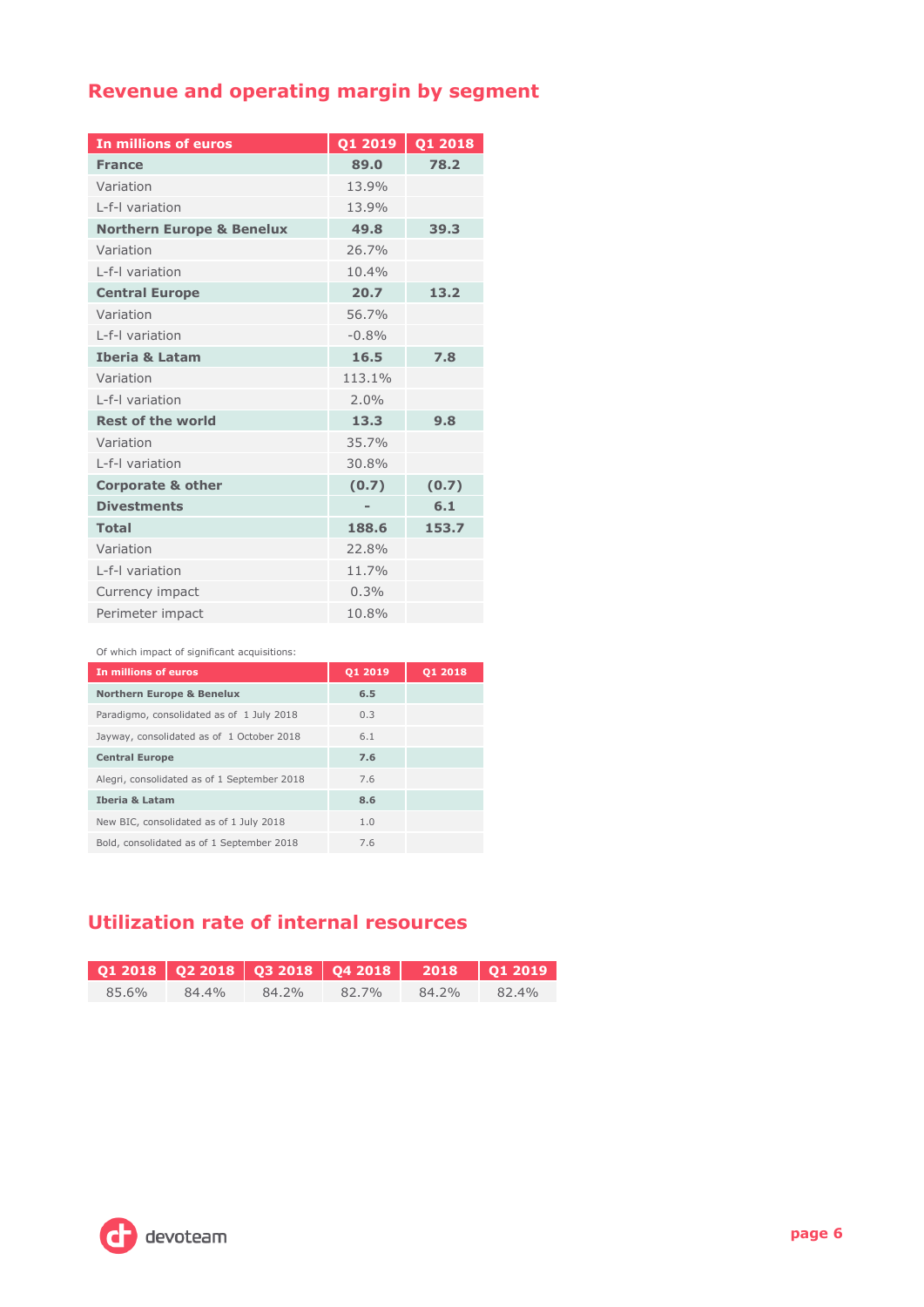### **Changes in exchange rates**

| For $C1$        | <b>Average rate</b><br>Q1 2019 | <b>Average rate</b><br>Q1 2018 | <b>Variation</b> |
|-----------------|--------------------------------|--------------------------------|------------------|
| UAE dirham      | 4.171                          | 4.514                          | 8.2%             |
| Swiss franc     | 1.132                          | 1.165                          | $2.9\%$          |
| Czech koruna    | 25.683                         | 25,402                         | $-1.1%$          |
| Danish krone    | 7.464                          | 7.447                          | $-0.2%$          |
| Pound sterling  | 0.873                          | 0.883                          | $1.2\%$          |
| Moroccan dirham | 10.857                         | 11.318                         | 4.3%             |
| Mexican peso    | 21.806                         | 23.037                         | 5.6%             |
| Norwegian krone | 9.742                          | 9.634                          | $-1.1%$          |
| Zloty           | 4.302                          | 4.179                          | $-2.8%$          |
| Serbian dinar   | 118.192                        | 118,436                        | $0.2\%$          |
| Swedish kronor  | 10.419                         | 9.971                          | $-4.3%$          |
| Tunisian dinar  | 3.409                          | 2.961                          | $-13.2%$         |
| Turkish lira    | 6.110                          | 4.690                          | $-23.2%$         |
| US dollar       | 1.136                          | 1.229                          | 8.2%             |

#### **Glossary**

#### France: France.

Northern Europe & Benelux: Belgium, Denmark, United Kingdom, Luxembourg, Netherlands, Norway and Sweden. It also includes TMNS in Germany and in Serbia, Jayway in the United States.

Central Europe: Austria, Switzerland, Czech Republic, Germany and Poland.

Iberia & Latam: Spain, Mexico, Panama and Portugal.

Rest of the world: Middle East, Italy, Morocco, Tunisia and Turkey.

Corporate: headquarter activities which cannot be allocated directly to the operational regions, and discontinued operations.

Divestments: in 2018, the segment includes Shift deconsolidated from 1 September 2018 and Siticom GmbH deconsolidated from 31 December 2018.

Revenue and group contribution: the revenue of a region is the contributive revenue and is defined as the total revenue (internal and external) of the region minus the costs of internal subcontracting. It reflects the contribution of the region to the revenue of the

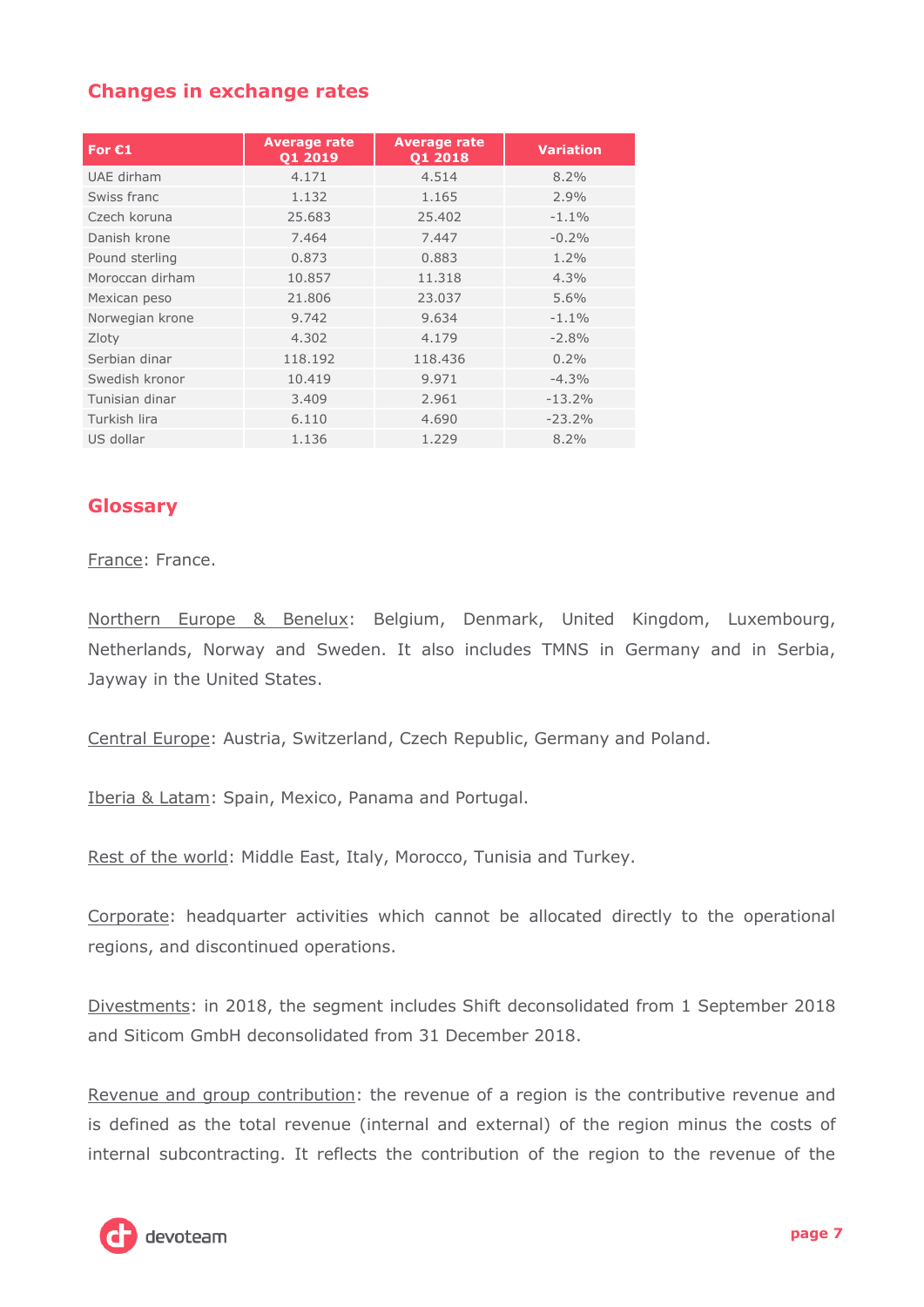Group produced with own resources. The sum of the contributions of the regions corresponds to the consolidated revenue of the Group.

Operating margin: current operating result excluding the amortization of intangible assets resulting from acquisitions and the cost of share-based payments.

Like-for-like or l-f-l variation: variation at comparable perimeter and exchange rates.

The currency impact is calculated by translating the accounts for year N of subsidiaries having a functional currency different than euro with N-1 exchange rates.

The impact of changes in the scope of consolidation is determined:

- for the year N acquisitions, by deducting from total revenue N, the amount of revenue generated during year N by the acquired entities;

- for the year N-1 acquisitions, by deducting from total revenue N, the amount of revenue generated during year N over the months during which the acquired entities were not consolidated in N-1;

- for the year N disposals, by deducting from total revenue N-1, the amount of revenue generated during year N-1 over the months during which the divested entities were no longer consolidated in N;

- for the year N-1 disposals, by deducting from total revenue N-1, the amount of revenue generated during year N-1 by the divested entities.

Utilization rate of resources: number of working days of billable employees that were billed to a client compared to the total number of available days excluding holidays. Attrition rate: number of billable employees leaving the Group during the period compared to the average billable headcount over the same period.

Attrition rate: number of billable employees leaving the Group during the period compared to the average billable headcount over the same period.

SMACS: Social Mobile Analytics Cloud Security.

Free cash flow: operating cash flow reduced by the acquisition of tangible and intangible assets.

Speedboat: new entity that offers a promising or potentially promising product or service, outside of the Group's current range of activities in a given country, which receives

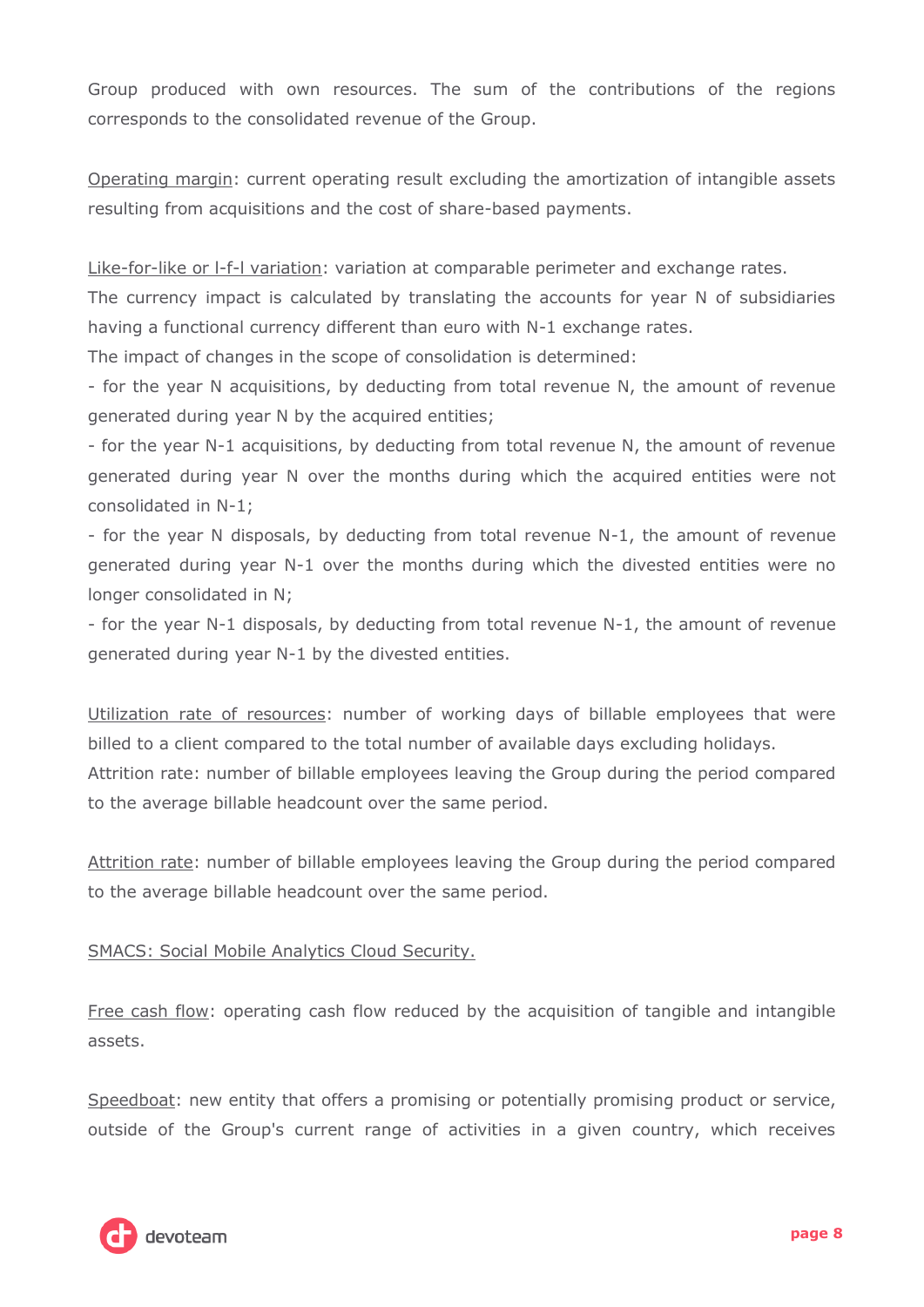accelerated development assistance from one or more associate managers with a view to reaching a critical size within three to five years.